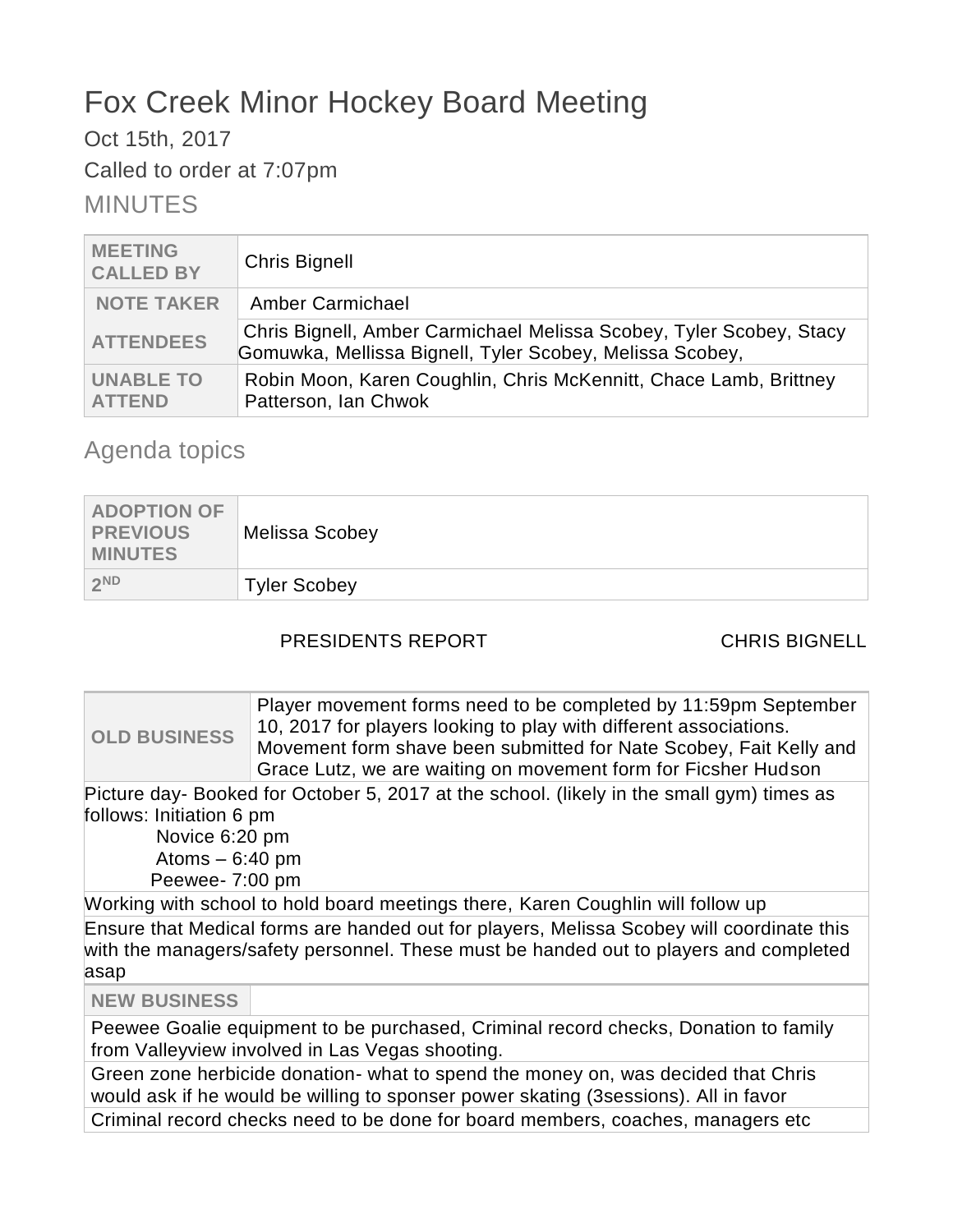### Donation to family from Valleyview involved in Las Vegas shooting

Whitecourt wolverine practice with all kids November 6th

It has been noted that kids that aren't involved in Minor hockey have been going into the change rooms that are designated for players, coaches, parents etc. it was voted that Chris would go to the town and talk to Mitch about getting signage put up stating players, coaches only beyond the lockers to keep from theft and damage to equipment and rooms.

| <b>ACTION ITEMS</b>                                        | <b>PERSON</b><br><b>RESPONSIBLE</b> | <b>DEADLINE</b> |
|------------------------------------------------------------|-------------------------------------|-----------------|
| Chris to follow up with Don S about goalie helmet          | <b>Chris Bignell</b>                | <b>ASAP</b>     |
| talk to Mitch about signs for dressing room                | <b>Chris Bignell</b>                | <b>ASAP</b>     |
| Follow up with Stacy Crossland about wolverine<br>practice | Mellissa Bignell                    | ASAP            |
| Medical Forms handed out to teams                          | Melissa Scobey                      | Sept. 15/17     |

### 1<sup>ST</sup> VICE PRESIDENTS REPORT ROBIN MOON

| <b>OLD BUSINESS</b>        | Absent |  |  |
|----------------------------|--------|--|--|
|                            |        |  |  |
| <b>NEW BUSINESS Absent</b> |        |  |  |
|                            |        |  |  |
|                            |        |  |  |
| <b>ACTION ITEMS</b>        |        |  |  |
|                            |        |  |  |
|                            |        |  |  |
|                            |        |  |  |
|                            |        |  |  |
|                            |        |  |  |

2 ND VICE PRESIDENTS REPORT MELISSA SCOBEY

| <b>OLD BUSINESS</b>                                                         |                                                               |  |  |
|-----------------------------------------------------------------------------|---------------------------------------------------------------|--|--|
|                                                                             | Website is under construction for the upcoming season         |  |  |
|                                                                             | Respect in Sport completed by all but 1 parent                |  |  |
|                                                                             | Experation dates of Safety Certifications need to be reviewed |  |  |
| List of Coaches requiring clinics needs to be confirmed, coaches registered |                                                               |  |  |
|                                                                             |                                                               |  |  |
| <b>NEW BUSINESS</b>                                                         | Website is up to date and all teams have rosters              |  |  |
| 4 managers still need to do the respect in sport coach online course        |                                                               |  |  |
|                                                                             | Criminal record checks need to be handed in by November 15th  |  |  |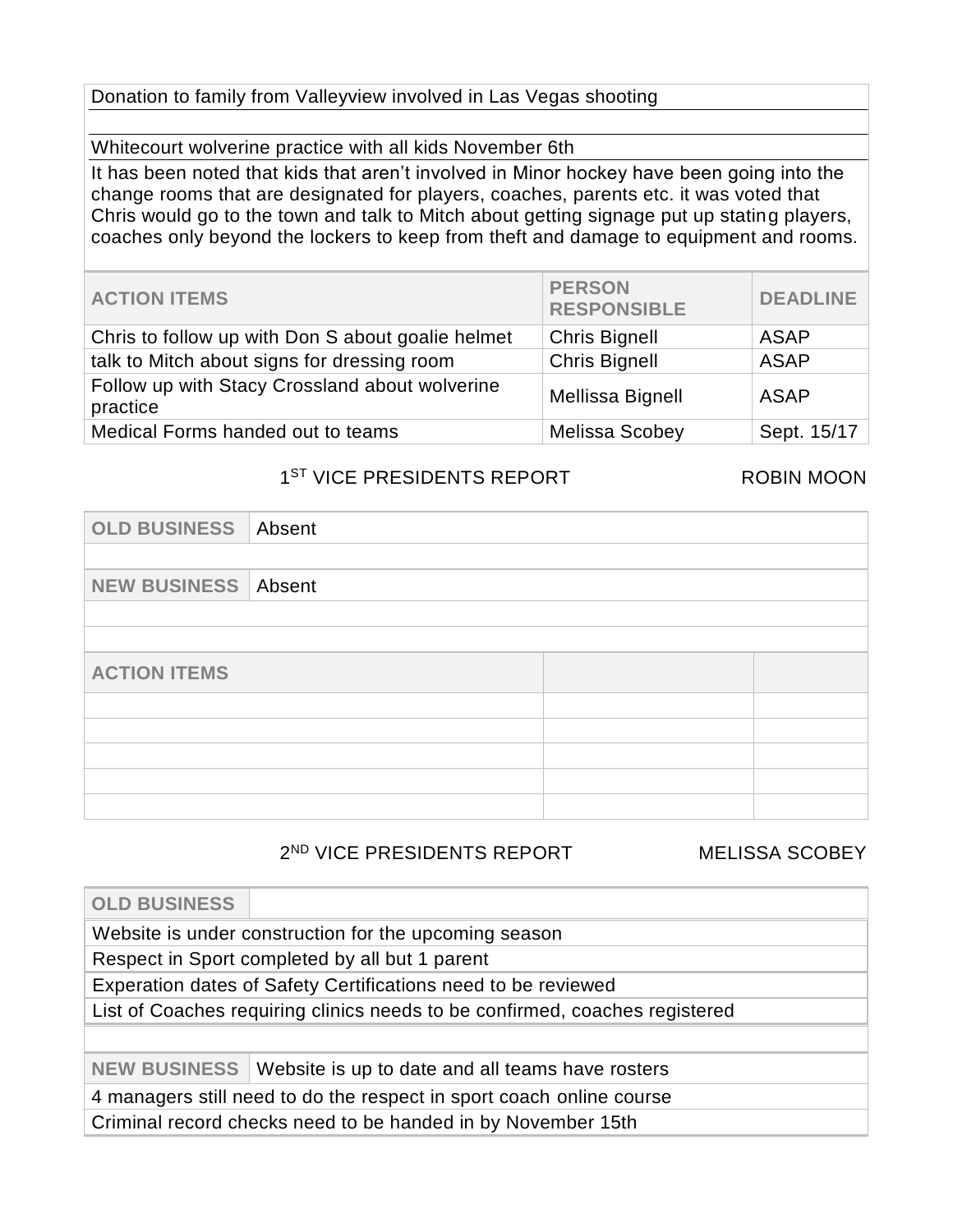Have enough safetys for each team now, and most don't expire until mid next year.

Wanting to encourage coaches to get their checking course done, Chris to look at bringing the course to Fox Creek, deadline for coaches to have course is Dec 15<sup>th</sup>

NAI requires every association to have a policy in bylaws stating everyone involved with Minor Hockey to have criminal record checks

| <b>ACTION ITEMS</b>                                | <b>PERSON</b><br><b>RESPONSIBLE</b> | <b>DEADLINE</b> |
|----------------------------------------------------|-------------------------------------|-----------------|
| Develop policy for criminal record checks in bylaw | <b>Melissa Scobey</b>               | Nov/17          |
| Work on website                                    | <b>Melissa Scobey</b>               | ongoing         |
| Dates for Checking course for Coaches              | <b>Chris Bignell</b>                | <b>ASAP</b>     |
|                                                    |                                     |                 |

### TREASURERS REPORT STACY GOMUWKA

| <b>OLD BUSINESS</b>                                                                                               |                                     |                 |
|-------------------------------------------------------------------------------------------------------------------|-------------------------------------|-----------------|
| <b>NEW BUSINESS</b>                                                                                               |                                     |                 |
| General account \$23,905.85<br>Concession acct \$22,176.71<br>Lobsterfest acct \$7822.25<br>Casino Acct \$4598.59 |                                     |                 |
| <b>ACTION ITEMS</b>                                                                                               | <b>PERSON</b><br><b>RESPONSIBLE</b> | <b>DEADLINE</b> |
| Talk to Freelance signs for "C" and "A" stickers                                                                  | <b>Stacy Gomuwka</b>                | complete        |

### SPHL KAREN COUGHLIN

| <b>OLD BUSINESS</b>       | Absent                                         |                                     |                 |
|---------------------------|------------------------------------------------|-------------------------------------|-----------------|
|                           |                                                |                                     |                 |
| <b>NEW BUSINESS</b>       |                                                |                                     |                 |
| No new business to report |                                                |                                     |                 |
| <b>ACTION ITEMS</b>       |                                                | <b>PERSON</b><br><b>RESPONSIBLE</b> | <b>DEADLINE</b> |
|                           | Will follow up with outgoing SPHL rep for info | Karen Coughlin                      | <b>ASAP</b>     |

### REF IN CHIEF TYLER SCOBEY

| <b>OLD BUSINESS</b> |                                                         |
|---------------------|---------------------------------------------------------|
|                     | Look into policy regarding adult Ref gear reimbursement |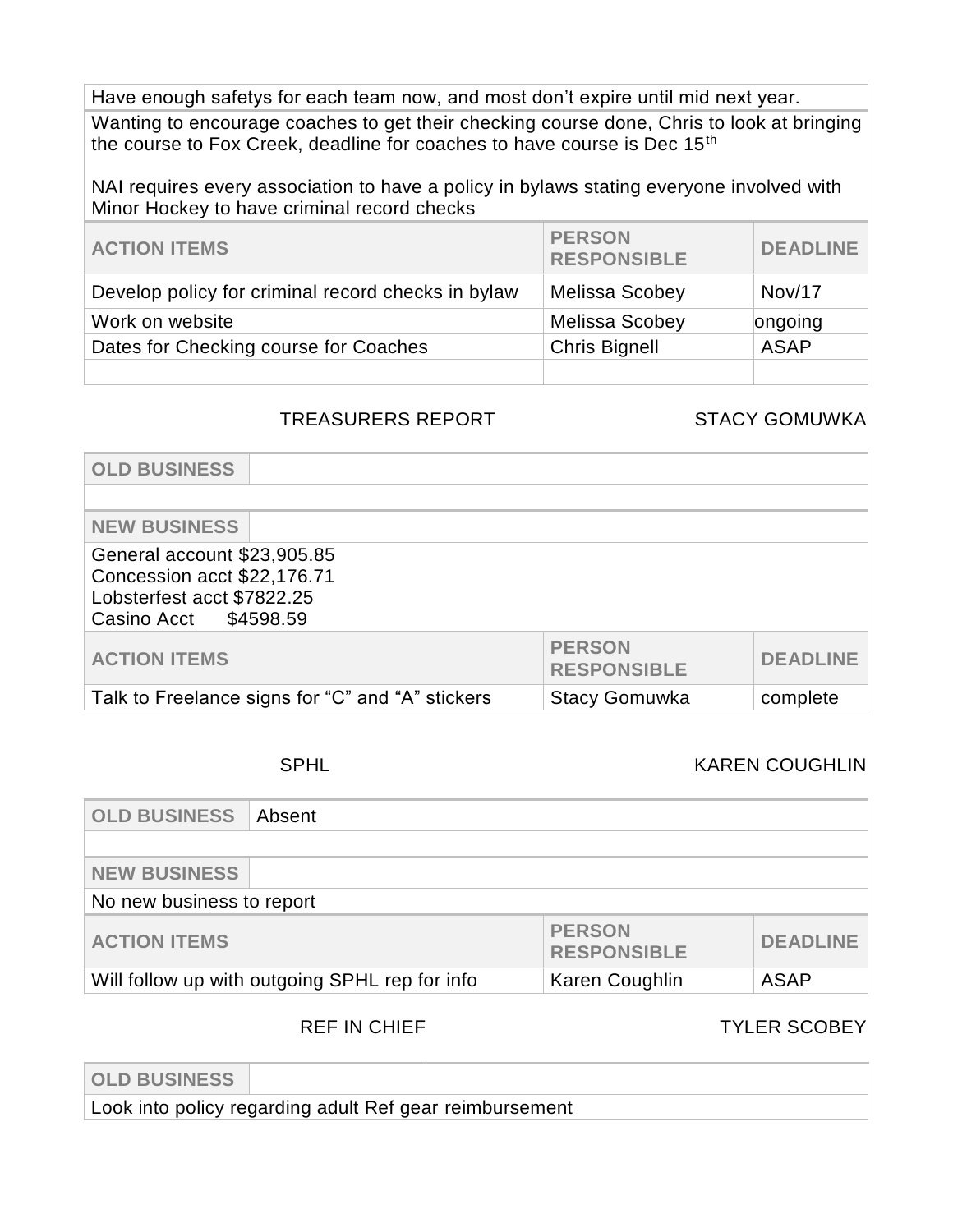NEW BUSINESS 5 or 6 confirmed for ref clinic, looking at getting ahold of organizer for approval for underage reffing.

Tyler donated \$500 on behalf of Repsol- discussed reimbursing referees for clothes and gear.

| <b>ACTION ITEMS</b>          | <b>PERSON</b><br><b>RESPONSIBLE</b> | <b>DEADLINE</b> |
|------------------------------|-------------------------------------|-----------------|
| Follow up for Ref Clinic     | Tyler Scobey                        | ongoing         |
| <b>Ref Gear Reimbursment</b> | <b>Stacy Gomuwka</b>                | ASAP            |

### EQUIPMENT MANAGER CHRIS MCKENNITT

| <b>OLD BUSINESS</b> | Absent                                                                                                                 |                                     |                 |
|---------------------|------------------------------------------------------------------------------------------------------------------------|-------------------------------------|-----------------|
|                     |                                                                                                                        |                                     |                 |
|                     |                                                                                                                        |                                     |                 |
| <b>NEW BUSINESS</b> | Mini nets are recommended for initiation games, was decided that we<br>will wait until the new arena to bring them in. |                                     |                 |
|                     |                                                                                                                        |                                     |                 |
|                     |                                                                                                                        |                                     |                 |
|                     |                                                                                                                        |                                     |                 |
|                     |                                                                                                                        |                                     |                 |
|                     |                                                                                                                        |                                     |                 |
| <b>ACTION ITEMS</b> |                                                                                                                        | <b>PERSON</b><br><b>RESPONSIBLE</b> | <b>DEADLINE</b> |
| Game sock supply    |                                                                                                                        | <b>Chris Mckennitt</b>              | ongoing         |
|                     |                                                                                                                        |                                     |                 |
|                     |                                                                                                                        |                                     |                 |
|                     |                                                                                                                        |                                     |                 |

### CONCESSION BRITTNEY PATTERSON

| <b>OLD BUSINESS Absent</b> |  |                 |
|----------------------------|--|-----------------|
|                            |  |                 |
| <b>NEW BUSINESS</b>        |  |                 |
|                            |  |                 |
|                            |  |                 |
|                            |  | <b>DEADLINE</b> |
|                            |  |                 |
|                            |  |                 |

FUNDRAISING MELLISSA BIGNELL